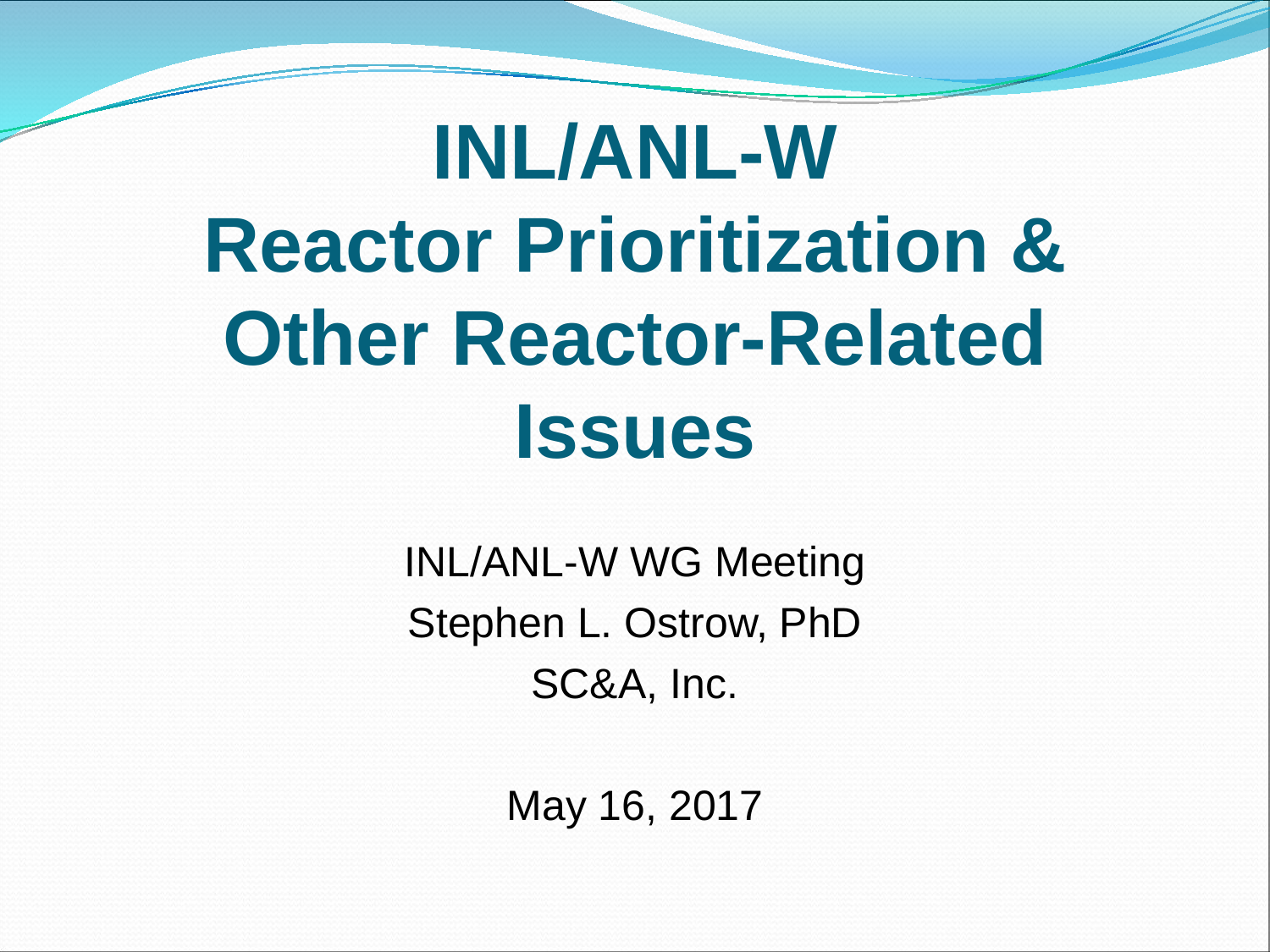### **Introduction**

- This presentation summarizes SC&A report: *INL SEC-00219 and ANL-W SEC-00224: SC&A Response to NIOSH Reactor Analysis Plan and Consolidation of all Reactor Modeling Comments*, SCA-TR-2016-SEC012, Rev. 0 (12/8/2016) to inform the INL/ANL-W Work Group in providing guidance to NIOSH with respect to:
	- Prioritizing new reactor and irradiated fuel characterization studies.
	- Addressing specific SC&A concerns related to modeling Test Area North (TAN) and Test Reactor Area (TRA) operations.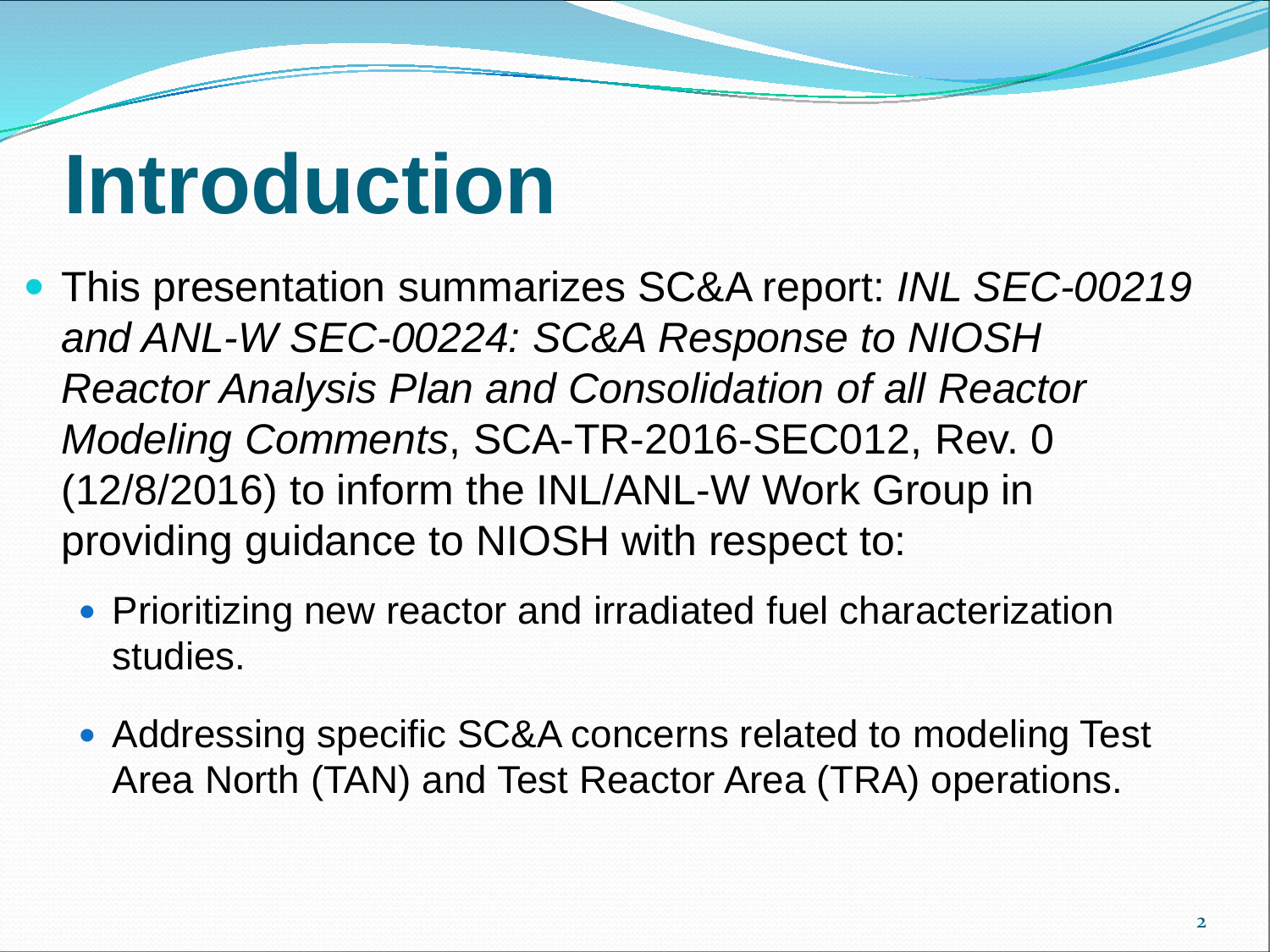### **Background**

- A primary tool NIOSH uses for internal dose reconstruction is ORAUT-OTIB-0054, *Fission and Activation Product Assignment for Internal Dose-Related Gross Beta and Gamma Analysis*.
- SC&A performed preliminary assessments in 2015 and 2016 of whether the OTIB envelopes, with sufficient accuracy, the important conditions of the INL and ANL-W reactors, and prioritized the reactors into High, Medium, and Low categories for further detailed investigations.
- NIOSH responded (7/28/16) with a plan for additional reactor evaluations.
- SC&A's latest report, *INL SEC-00219 and ANL-W SEC-00224: SC&A Response to NIOSH Reactor Analysis Plan and Consolidation of all Reactor Modeling Comments* (12/8/16), addresses the NIOSH report, consolidates all SC&A comments related to reactor evaluation prioritization, and adds an appendix on workforce and exposure potential.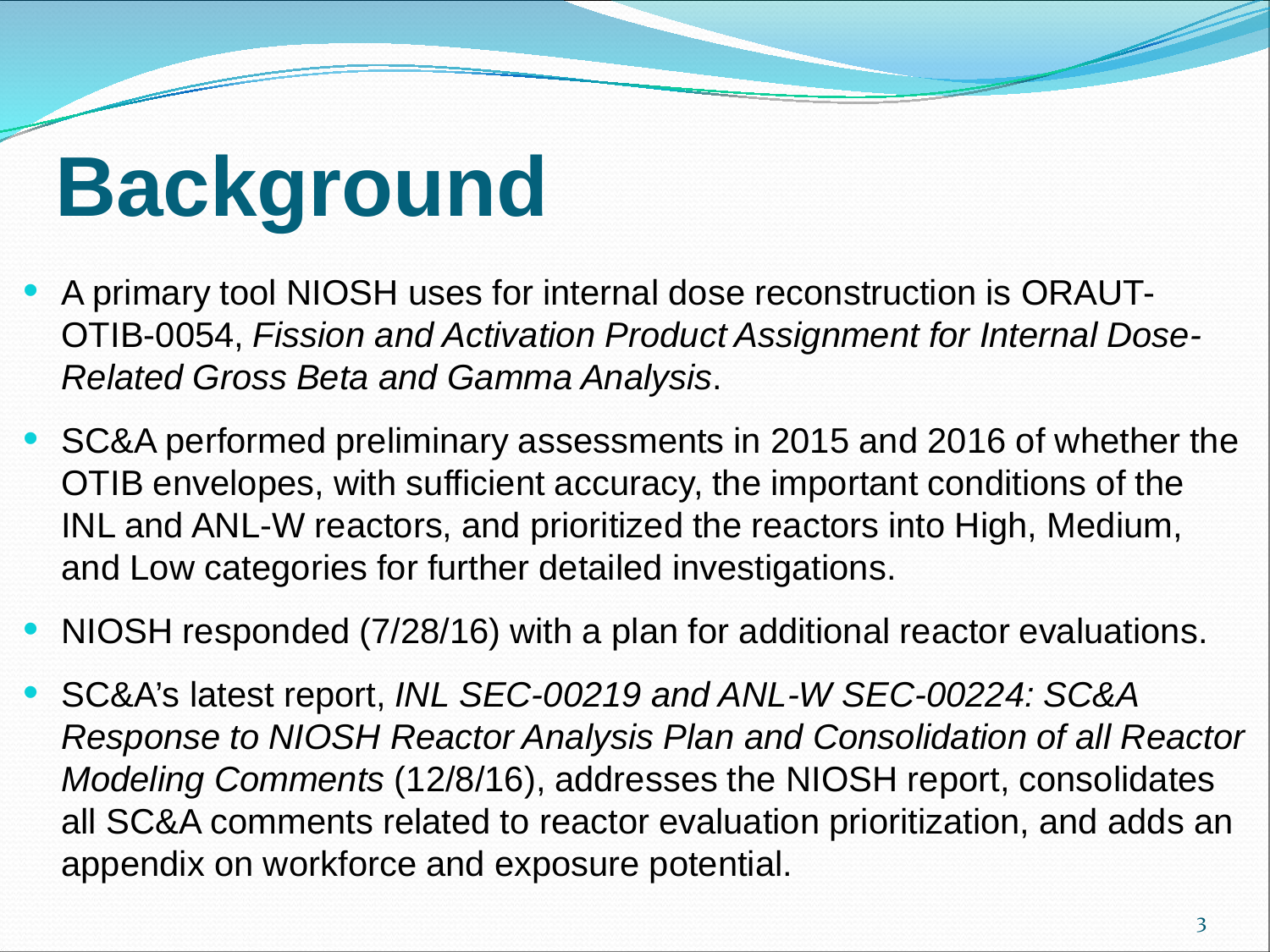### **INL/ANL-W**

- Operations at the INL and ANL-W sites involving radioactive materials were very complex, and many unique nuclear reactors and experiments were built and tested, with different fuel types, blankets, reflectors, moderators, coolants, operating scenarios, and burnups.
- There were a total of 52 reactors at the INL site.

| <b>INL SITE REACTORS</b> |               |
|--------------------------|---------------|
| Location                 | <b>Number</b> |
|                          |               |

### **INL Site Reactors**

| <b>Location</b>                      | <b>Number</b>   |
|--------------------------------------|-----------------|
| <b>INL</b>                           | 34              |
| ANL-W                                | 12 <sup>°</sup> |
| <b>NRF (Naval Research Facility)</b> |                 |
| <b>Never Operated</b>                |                 |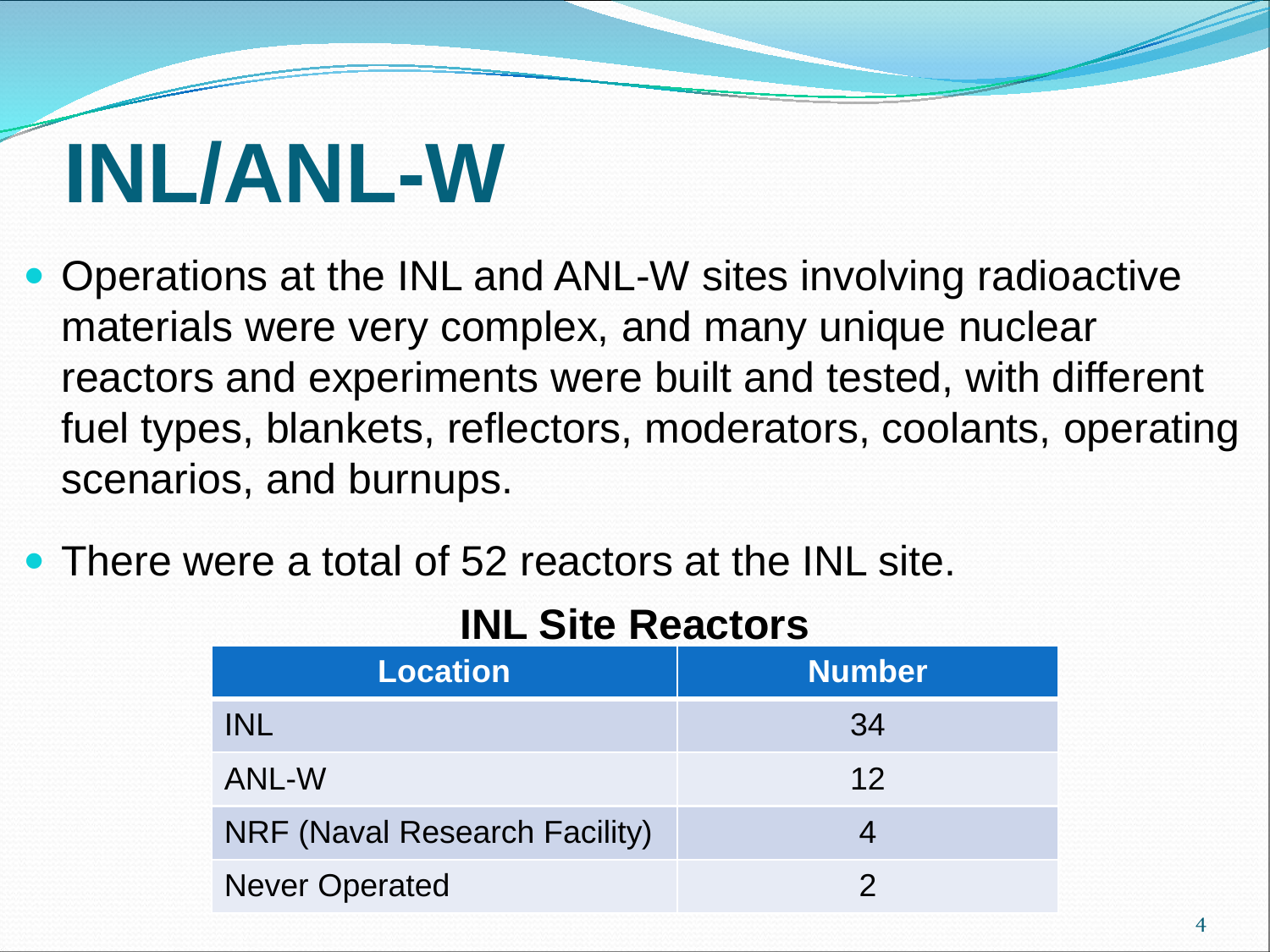### **ORAUT-OTIB-0054**

- NIOSH uses OTIB-0054 to determine internal doses when only gross beta or gross gamma measurements are available by assigning fission and activation product intakes for different radioisotopes that are directly tied to an indicator radionuclide (strontium-90 [Sr-90] or cesium-137 [Cs-137]).
- The OTIB generated 9 different representative cases based on four reactors, which are intended to envelope the range of reactor and nuclear fuel types and operating scenarios.

| <b>Reactor Type</b>            | <b>Reactor</b>                             |
|--------------------------------|--------------------------------------------|
| <b>High Flux Reactors</b>      | <b>Advanced Test Reactor (ATR)</b>         |
| <b>Na-Cooled Fast Reactors</b> | <b>Fast Flux Test Facility (FFTF)</b>      |
| <b>Pu Production Reactors</b>  | <b>Hanford N-Reactor</b>                   |
| <b>Research Reactors</b>       | <b>TRIGA with Stainless Steel Cladding</b> |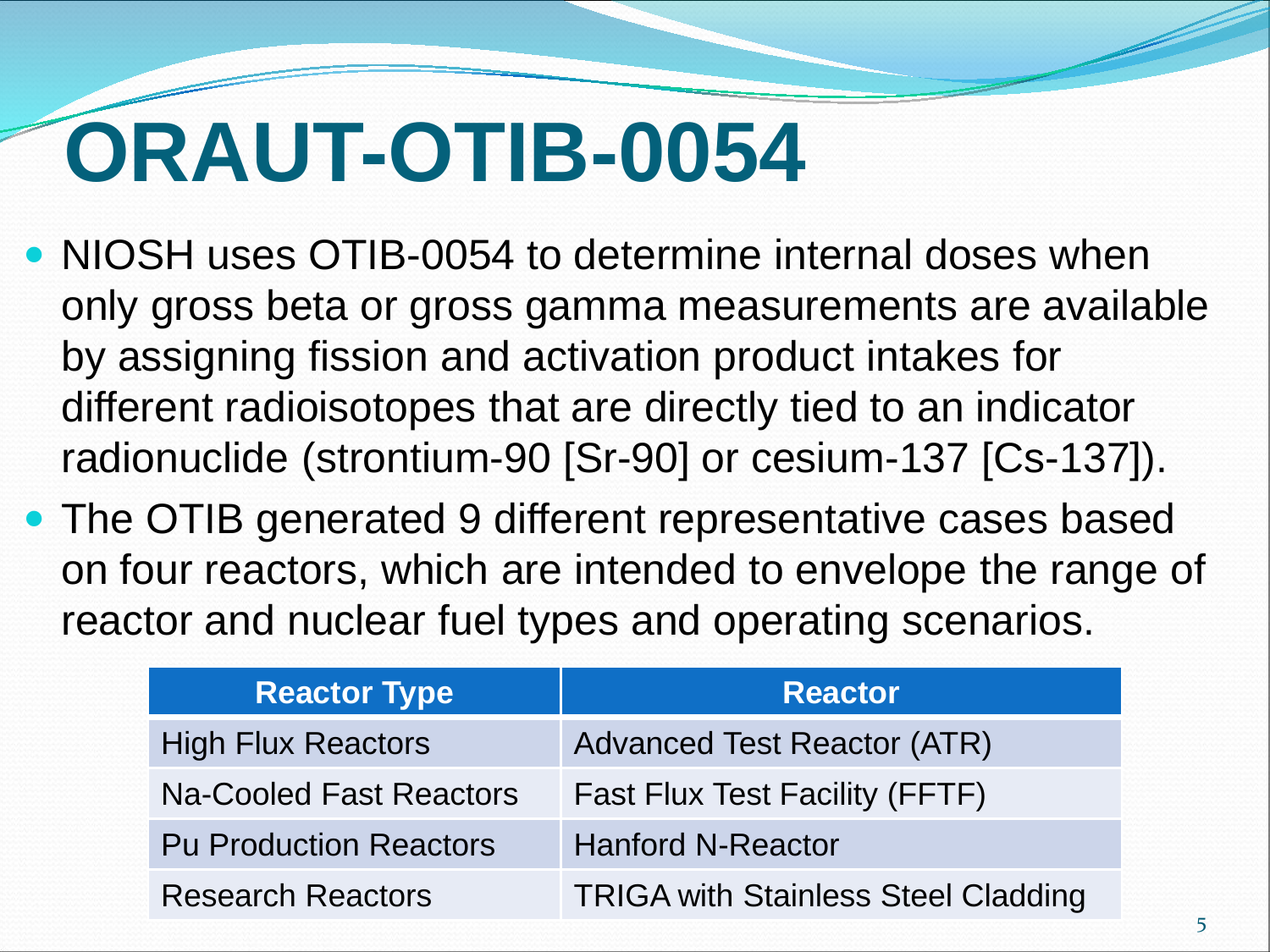# **SC&A Priority Rankings**

- SC&A assigned priority rankings to each applicable reactor for further, detailed analyses, considering the factors below, which are likely to indicate if the radionuclide mixtures in OTIB-0054 might result in an under or unrealistic estimate of internal doses.
	- Fuel type, enrichment, and cladding
	- Moderator and reflector
	- Coolant
	- Operational mode and whether it was inside or outside design limits
	- Length of operation/overall burnup
	- Number (approx.) of potentially exposed workers (Appendix A)
	- Incidents or other factors with potential to contribute to the risk of unintended/unprotected exposures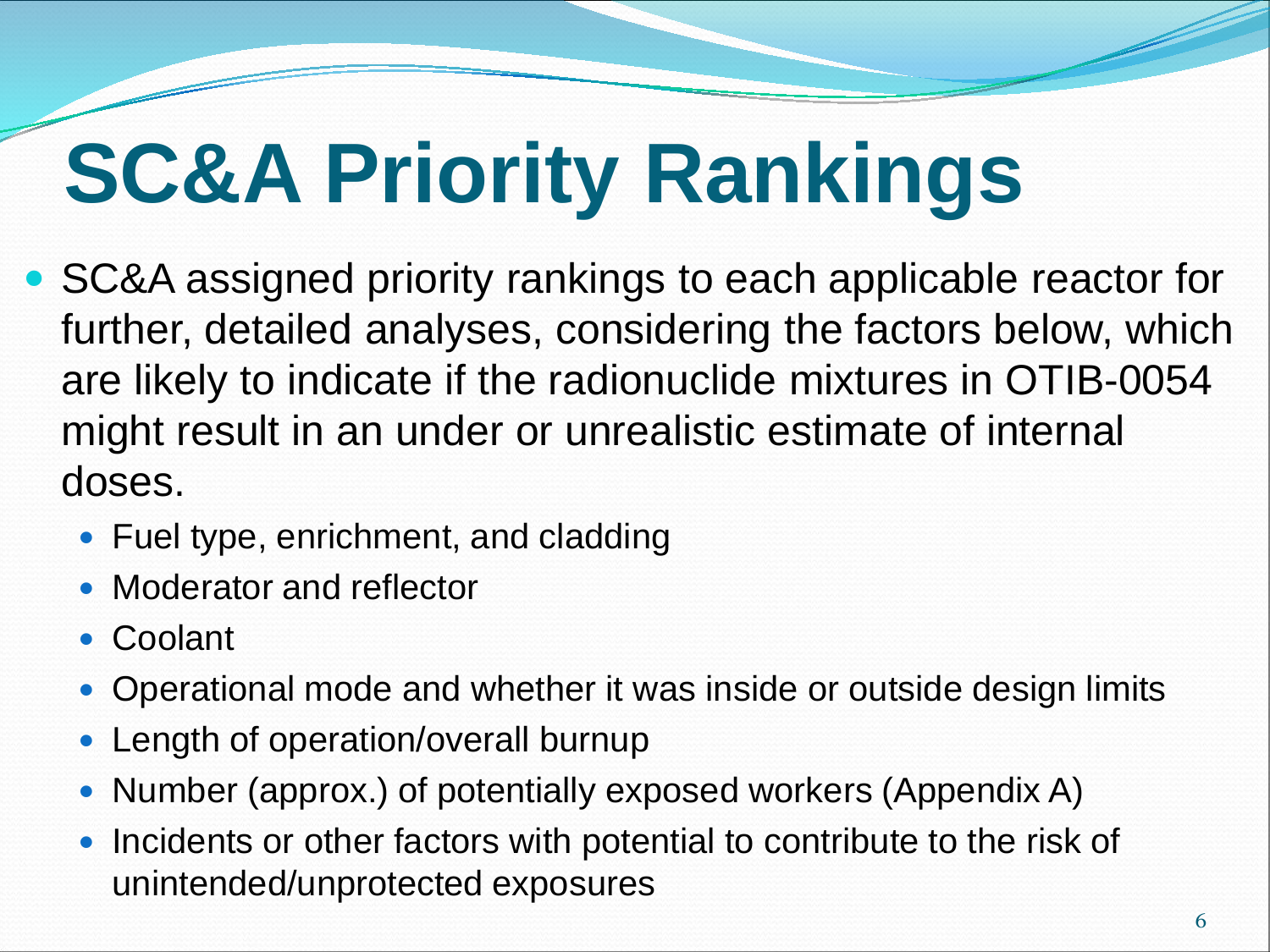## **SC&A Priority Rankings**

- SC&A categorized seven INL and seven ANL-W reactors in the High Priority category for further studies:
	- INL: LOFT (Loss of Fluid Test Facility); OMRE (Organic Moderated Reactor Experiment); PBF (Power Burst Facility); SPERT-I, -II, -III, -IV (Special Power Excursion Reactor Test)
	- ANL-W: BORAX-I, -II, -III, -IV, -V (Boiling Water Reactor Experiment); EBR-1, -II (Experimental Breeder Reactor)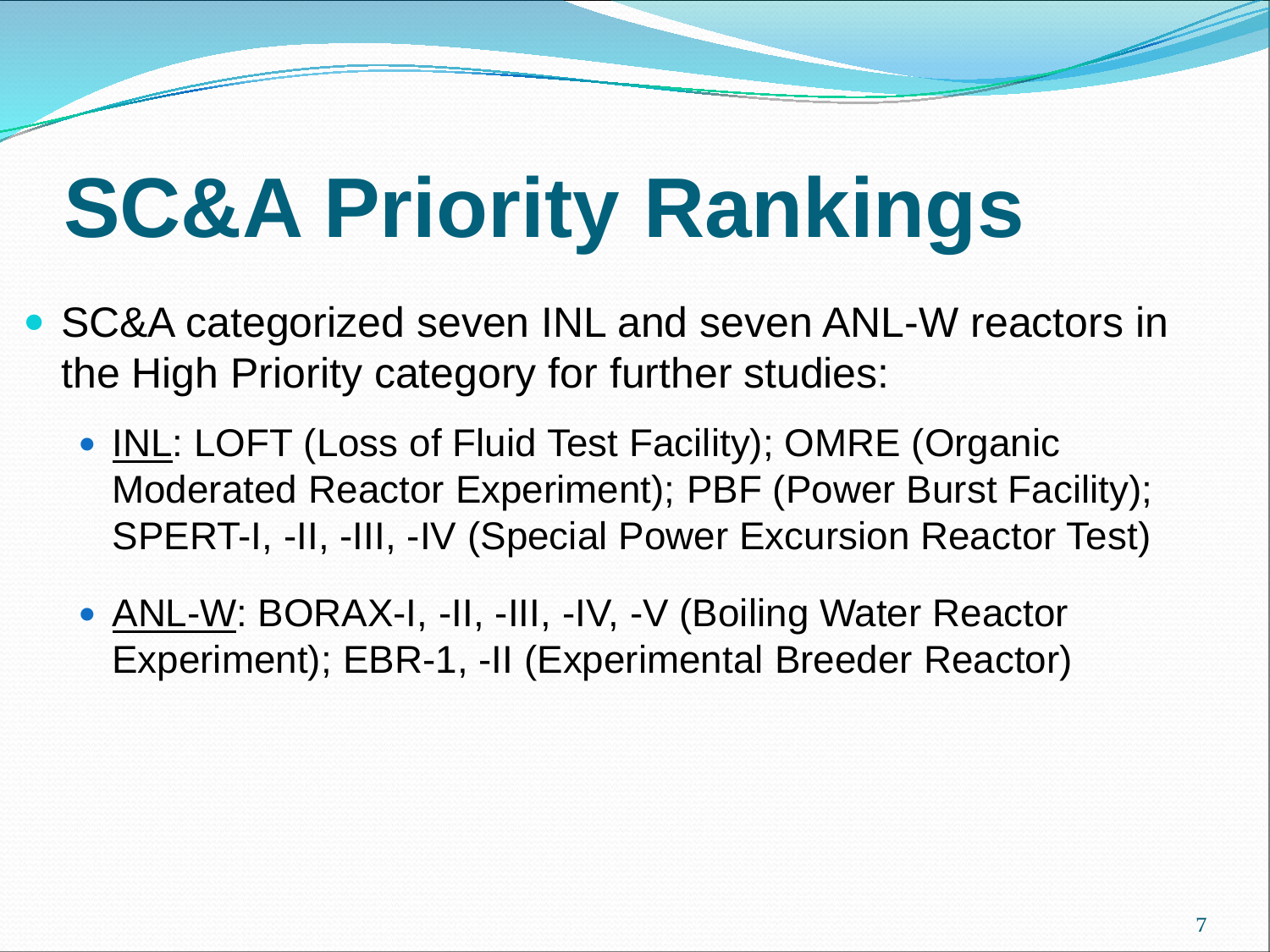### **NIOSH Response**

NIOSH proposed (7/28/16):

- Merging the INL and ANL-W high priority category reactors for detailed evaluation of OTIB-0054 applicability using the ORIGEN isotope generation and depletion code.
- Eliminating several reactors from the high priority category: LOFT, BORAX-I, -II, -III, -V. Reasons are given in the report.
- Modeling the most extreme experiment from all four of the SPERT reactor tests as a "bounding case."
- Modeling the most bounding case of the last two EBR-I cores.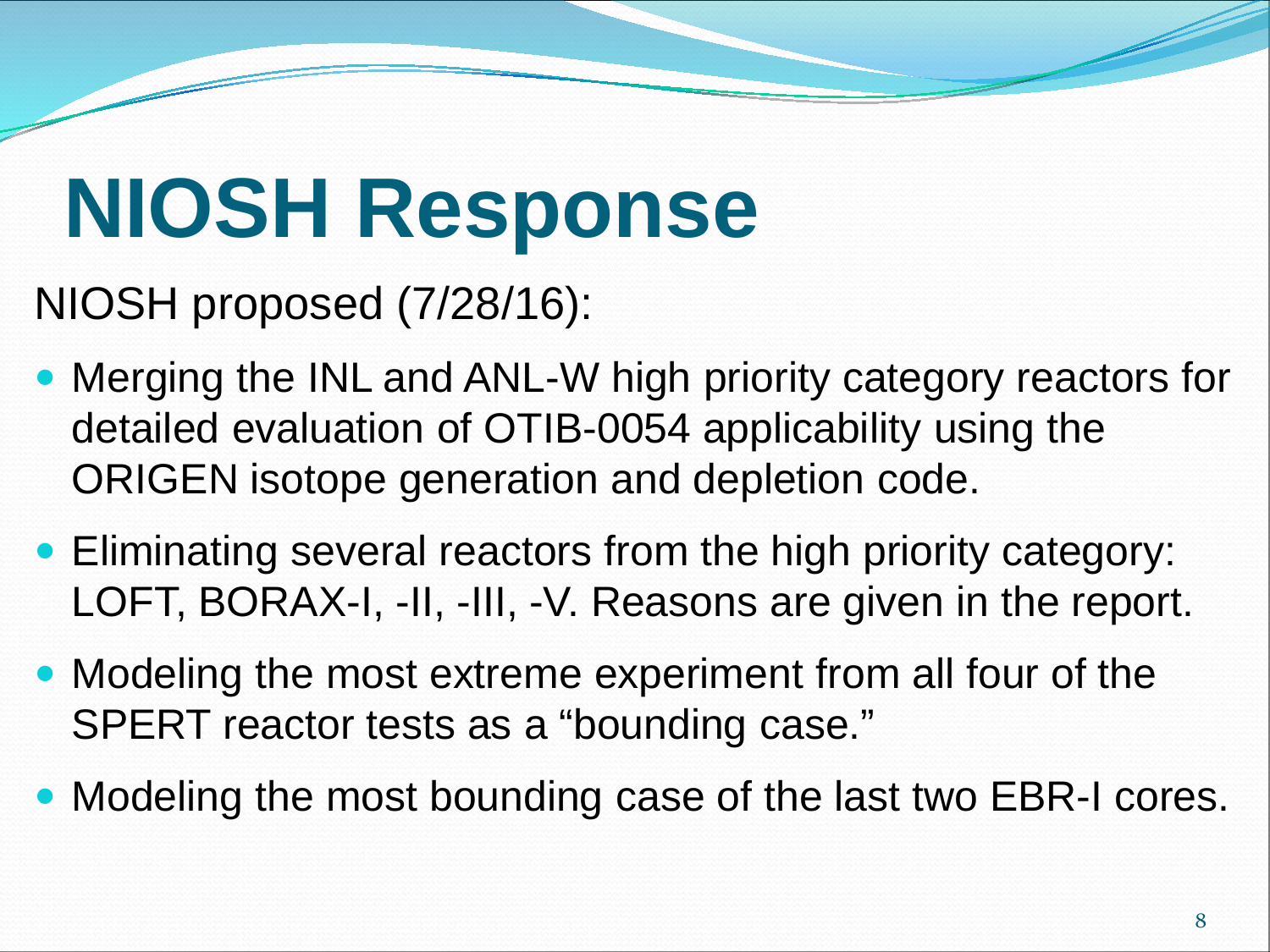### **NIOSH Response**

### **Summary: Reactors that NIOSH Proposes to Evaluate**

- OMRE Organic Moderated Reactor Experiment
- PBF Power Burst Facility
- SPERT I-IV Special Power Excursion Reactor Tests
- BORAX-IV Boiling Water Reactor Experiments
- EBR-I (Core 4) Experimental Breeder Reactor-I
- EBR-II Experimental Breeder Reactor-II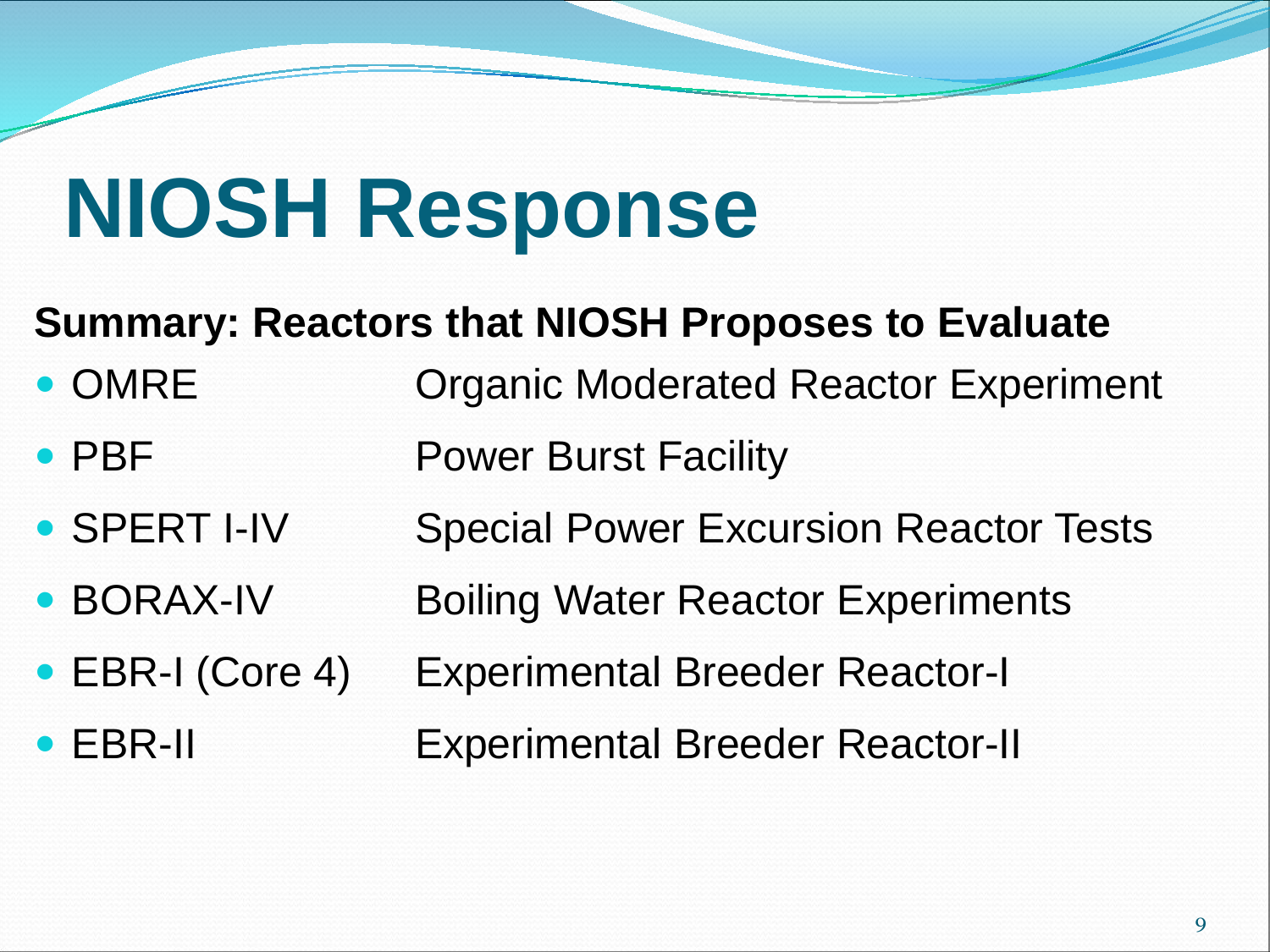### **SC&A Response to NIOSH**

| $\overline{\mathsf{No}}.^\mathrm{(a)}$ | <b>NIOSH Recommendation(b)</b>                                                                                                                                                                                                                                                                                                          | <b>SC&amp;A Response</b>                                                                                                                                                                                                                                                                                                                                                                                                                                                                                                                                                                                                                          |
|----------------------------------------|-----------------------------------------------------------------------------------------------------------------------------------------------------------------------------------------------------------------------------------------------------------------------------------------------------------------------------------------|---------------------------------------------------------------------------------------------------------------------------------------------------------------------------------------------------------------------------------------------------------------------------------------------------------------------------------------------------------------------------------------------------------------------------------------------------------------------------------------------------------------------------------------------------------------------------------------------------------------------------------------------------|
| 1                                      | NIOSH proposes merging the INL and ANL-W<br>high priority category reactors for evaluation<br>of OTIB-0054 applicability. NIOSH also<br>proposes that after the evaluation of the high<br>priority category reactors is completed, any<br>concerns regarding the medium and low<br>priority category reactors can then be<br>addressed. | SC&A concurs. Whether a reactor is classified as an INL<br>reactor or an ANL-W reactor is immaterial to the reactor<br>modeling work. Treating them together and generating a single<br>report would reduce repetition in NIOSH's report-writing and the<br>Board's and SC&A's reviewing efforts.                                                                                                                                                                                                                                                                                                                                                 |
| 2 <sup>1</sup>                         | NIOSH proposes that the LOFT be removed<br>from consideration for evaluation of OTIB-<br>0054 applicability at this time because<br>nuclear operations did not commence until<br>December 1978.                                                                                                                                         | SC&A recognizes that the first five LOFT experiments were non-<br>nuclear, thermal-hydraulic experiments and that the potential for<br>radiation exposure did not occur until December 1978, which is<br>after the INL SEC-00219 period. <b>SC&amp;A believes</b> that, given the<br>facility's size, long operating history, beyond-design-basis<br>operating scenarios, and potential to have exposed a significant<br>number of personnel, the LOFT reactor merits a more detailed<br>examination with respect to whether it can be adequately<br>modelled by OTIB-0054. Such an examination could be<br>conducted as a site profile exercise. |
| 3 <sup>1</sup>                         | NIOSH agrees that the OMRE should be<br>evaluated for OTIB-0054 applicability due to<br>its unique moderator and coolant.                                                                                                                                                                                                               | <b>SC&amp;A agrees</b> with NIOSH's characterization with respect to<br>OTIB-0054 and notes (Section A.5) that, based on the limited<br>data available (only for the last year of operation), there appears<br>to be a significant potential for exposure of hundreds of regular<br>workers and visitors.                                                                                                                                                                                                                                                                                                                                         |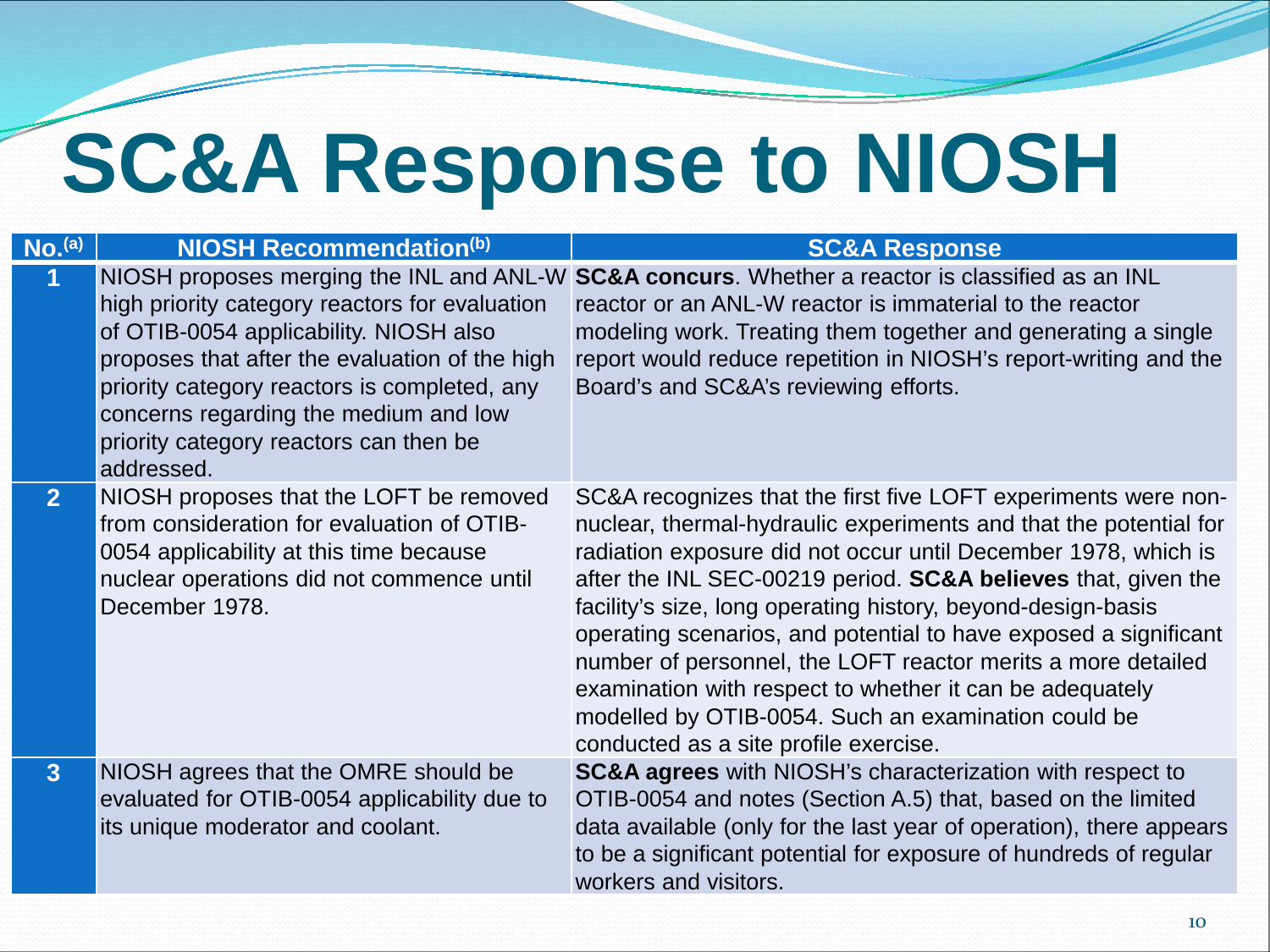### **SC&A Response to NIOSH (cont.)**

| No. <sub>(a)</sub>      | NIOSH Recommendation(b)                                                                                         | <b>SC&amp;A Response</b>                                                                                                                                                                                                                                                                                                                                                                                                                                                                                                                                                                                                                                                                                                        |
|-------------------------|-----------------------------------------------------------------------------------------------------------------|---------------------------------------------------------------------------------------------------------------------------------------------------------------------------------------------------------------------------------------------------------------------------------------------------------------------------------------------------------------------------------------------------------------------------------------------------------------------------------------------------------------------------------------------------------------------------------------------------------------------------------------------------------------------------------------------------------------------------------|
| $\overline{\mathbf{4}}$ | NIOSH agrees that the PBF should be<br>evaluated for OTIB-0054 applicability due<br>to the use of ceramic fuel. | <b>SC&amp;A agrees</b> with NIOSH's characterization with respect to<br>OTIB-0054 and notes (Section A.3) that, based on the<br>limited data available (only for the first few years of<br>operation), there appears to be a potential for exposure of<br>typically less than 100 regular workers and visitors per<br>month.                                                                                                                                                                                                                                                                                                                                                                                                    |
| 5 <sup>1</sup>          | case to cover all four SPERT reactors.                                                                          | NIOSH proposes that a model for the most SC&A disagrees with NIOSH's recommendation. Although<br>extreme experiment from all of the SPERT, the four SPERT reactors were all part of the same series of<br>in terms of possible departures from OTIB- reactor experiments that subjected the reactor systems to<br>0054, be used to represent the "bounding" large reactivity excursions, as seen in the summaries of<br>Table 1, they differed significantly from each other and<br>should be examined separately, perhaps by choosing the<br>"worst case" scenario for each reactor. NIOSH should justify<br>in its report its choice, perhaps by performing some<br>preliminary calculations to determine the "bounding case" |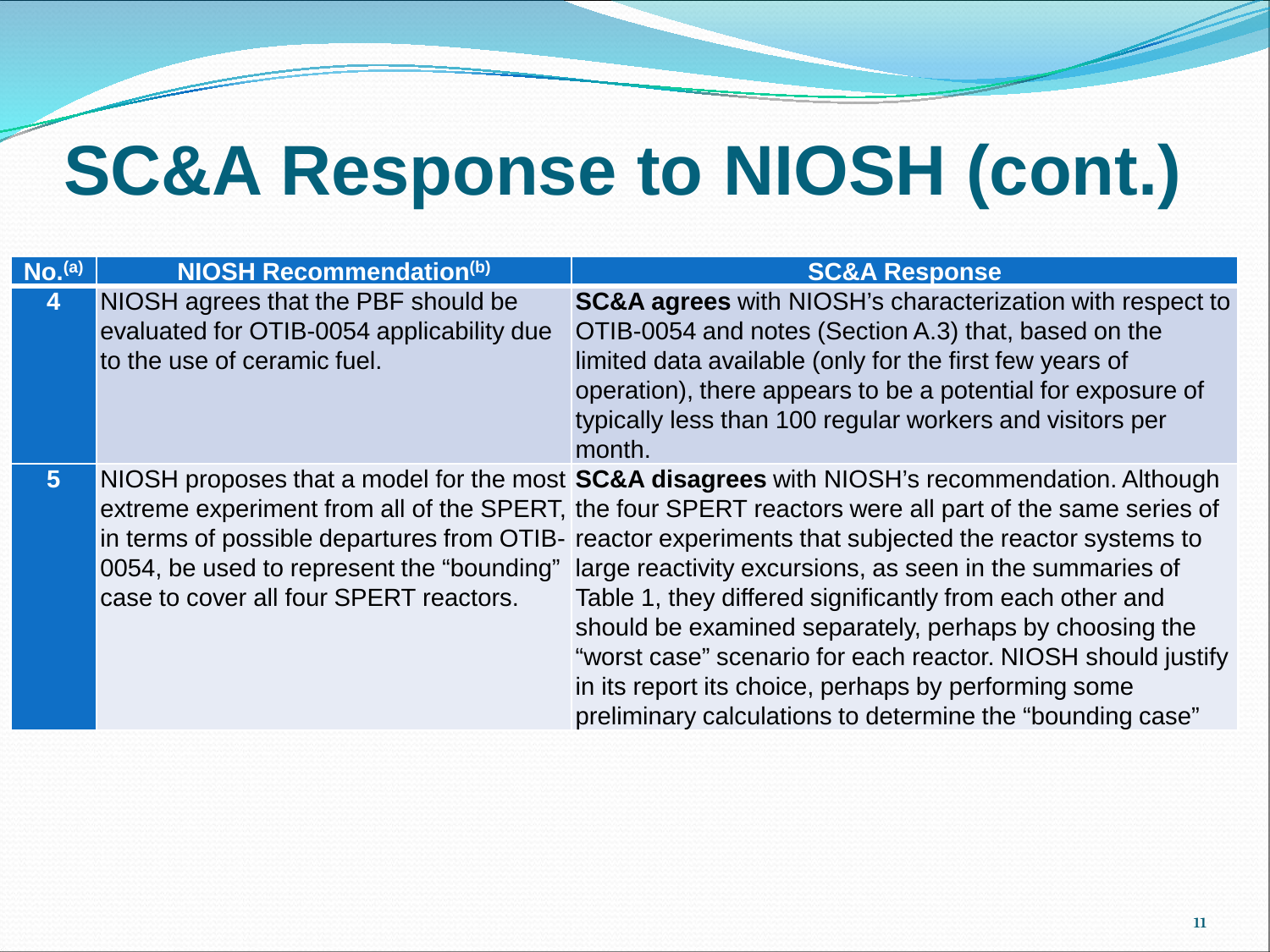### **SC&A Response to NIOSH (cont.)**

### **No.**<sup>(a)</sup> **NIOSH Recommendation**<sup>(b)</sup> **NIOSH Recommendation**<sup>(b)</sup> **SC&A Response**

**6** BORAX Nos. I, II, and III all ceased operations before the end of the approved SEC period for ANL-W. NIOSH proposes BORAX Nos. I–III be removed from consideration for evaluation of OTIB-0054 applicability as their operating years are covered by the SEC period when bioassay data are known to be incomplete and an infeasibility to reconstruct doses has already been established. NIOSH agrees that BORAX-IV should be evaluated for OTIB-0054 applicability due to the use of uranium-thorium oxide fuel. NIOSH proposes that BORAX-V be removed from consideration for evaluation of OTIB-0054 applicability because its primary function was to evaluate steam superheating with essentially the same configuration as BORAX-IV.

**SC&A concurs** with NIOSH's assessment about OTIB-0054 and notes (Appendix A) that individual documentation concerning the workforce at the BORAX-IV experiment in 1958 could not be located and, therefore, is not discussed further.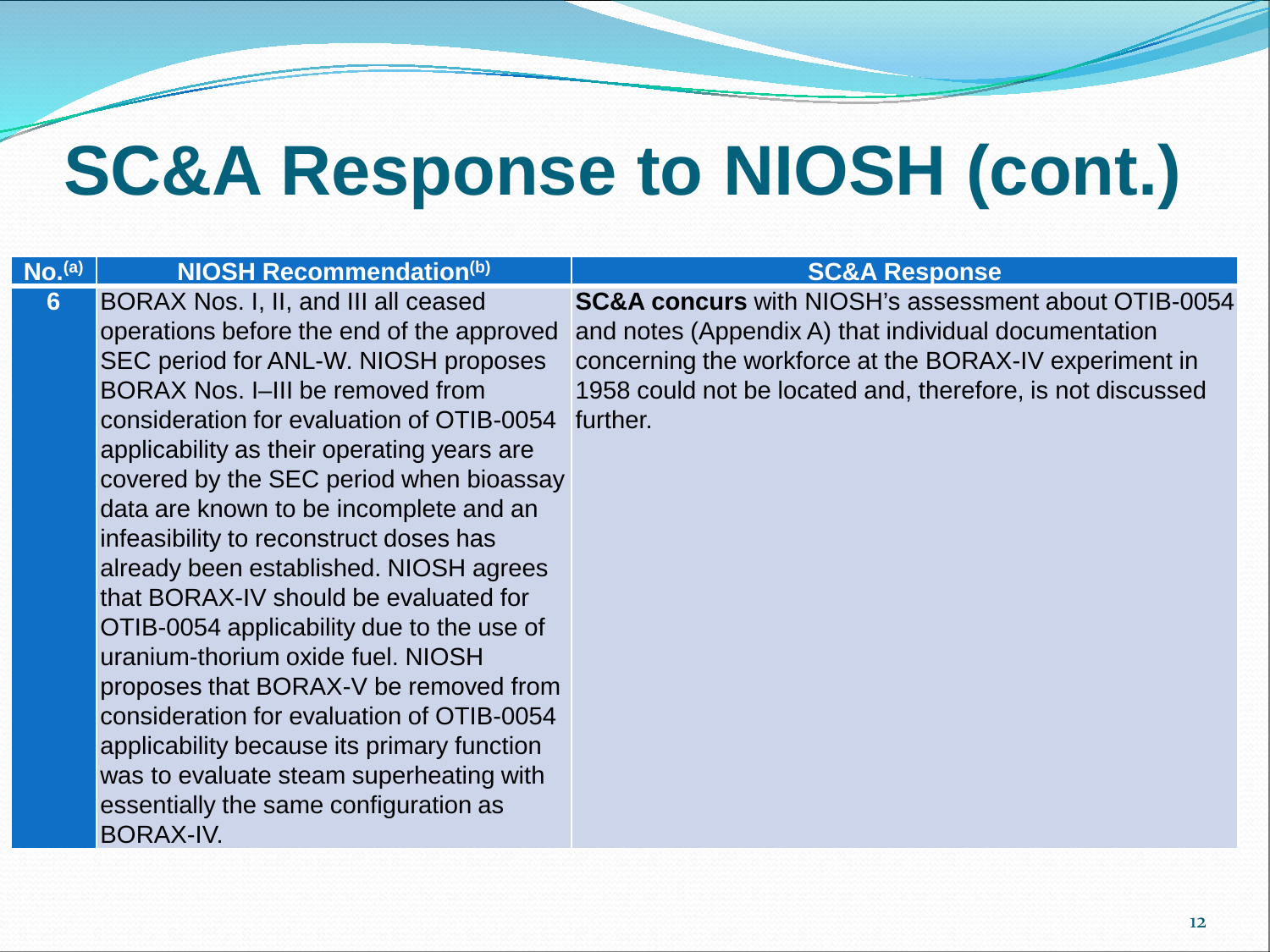### **SC&A Response to NIOSH (cont.)**

| No. <sup>(a)</sup> | NIOSH Recommendation(b)                                                                                                                                                                                  | <b>SC&amp;A Response</b>                                                                                                                                                                                                                                                                                                                                        |
|--------------------|----------------------------------------------------------------------------------------------------------------------------------------------------------------------------------------------------------|-----------------------------------------------------------------------------------------------------------------------------------------------------------------------------------------------------------------------------------------------------------------------------------------------------------------------------------------------------------------|
|                    | NIOSH proposes that the most bounding<br>it is initially believed the plutonium core<br>would be bounding, some preliminary<br>modeling would need to be performed on<br>all four cores to confirm this. | <b>SC&amp;A concurs</b> with NIOSH about OTIB-0054 and expects<br>of the last two EBR-I cores be used. While that the resulting NIOSH report will make a compelling case<br>for which core is bounding. In addition, SC&A notes (Section<br>A.1) that several hundred workers and visitors were present<br>during the period of operation for the MARK IV core. |
| <b>8</b>           | NIOSH agrees that EBR-II should be<br>evaluated for OTIB-0054 applicability.                                                                                                                             | <b>SC&amp;A concurs</b> with NIOSH about OTIB-0054 and notes<br>(Section A.2) that hundreds of workers and visitors could<br>have been exposed each year; in some years, the average<br>worker penetrating doses were greater than 100 mrem.                                                                                                                    |

### Notes:

The above table is taken from: *INL SEC-00219 and ANL-W SEC-00224: SC&A Response to NIOSH Reactor Analysis Plan and Consolidation of all Reactor Modeling Comments,*12/8/16. "Bolding" added here.

(a) Numbering added here from bulleted list in NIOSH 7/28/16 report.

(b) Recommendations copied from the NIOSH 7/28/16 Conclusions section.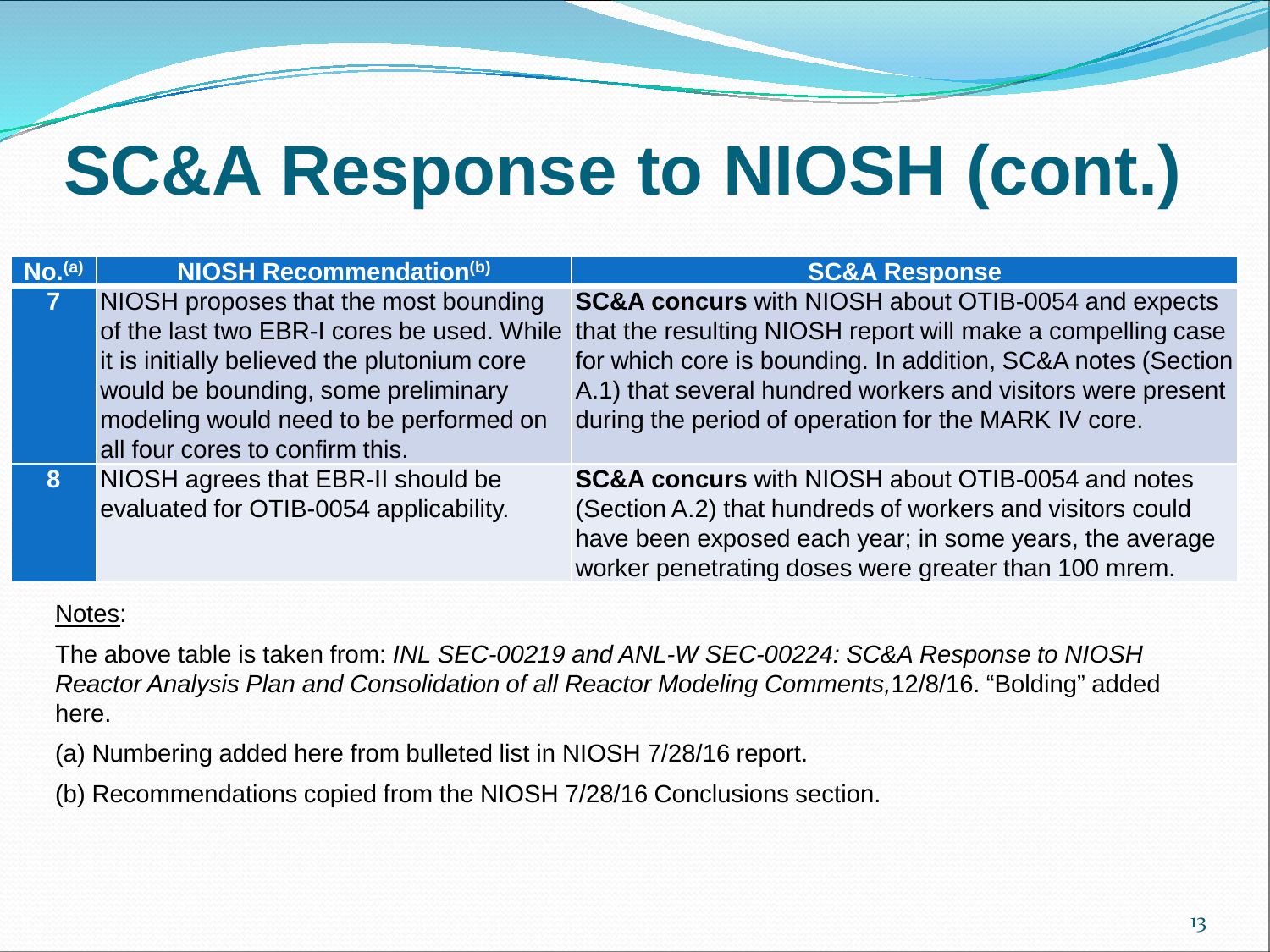### **SC&A Response to NIOSH**

- Appendix A of the 12/8/16 SC&A report examines exposure potential:
	- Prioritized reactor sites generally employed 100s of monitored workers, except for the PBF, which appears to have assigned only about 30 workers during most of its badging cycles.
	- Penetrating doses at the prioritized reactor sites were significant, with some monthly badging cycles averaging 100s of mrem.
	- While external exposures do not necessarily imply internal exposure potential, the magnitude of these external doses is indicative of the source terms being considered.
	- Coupled with the extensive internal dosimetry program at INL for fission products, an adequate characterization of the mix of source term contaminants appears warranted.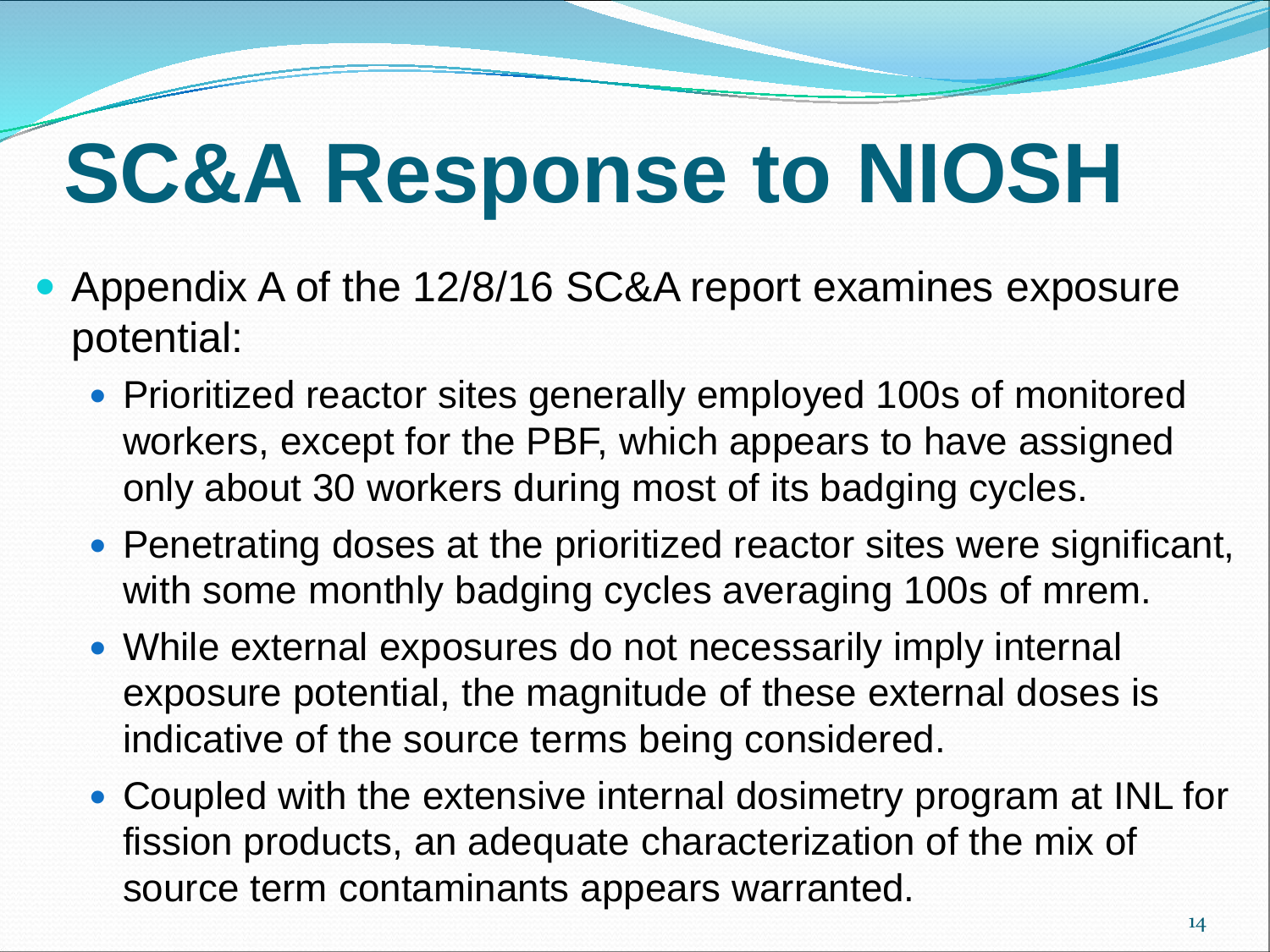### **SC&A Response to NIOSH**

• SC&A issued targeted reports on 9/28/15 examining the applicability of OTIB-0054 to reactors in the INL **TAN** and **TRA** facilities. Comments from these two reports are collected in the SC&A 12/8/16 report for completeness.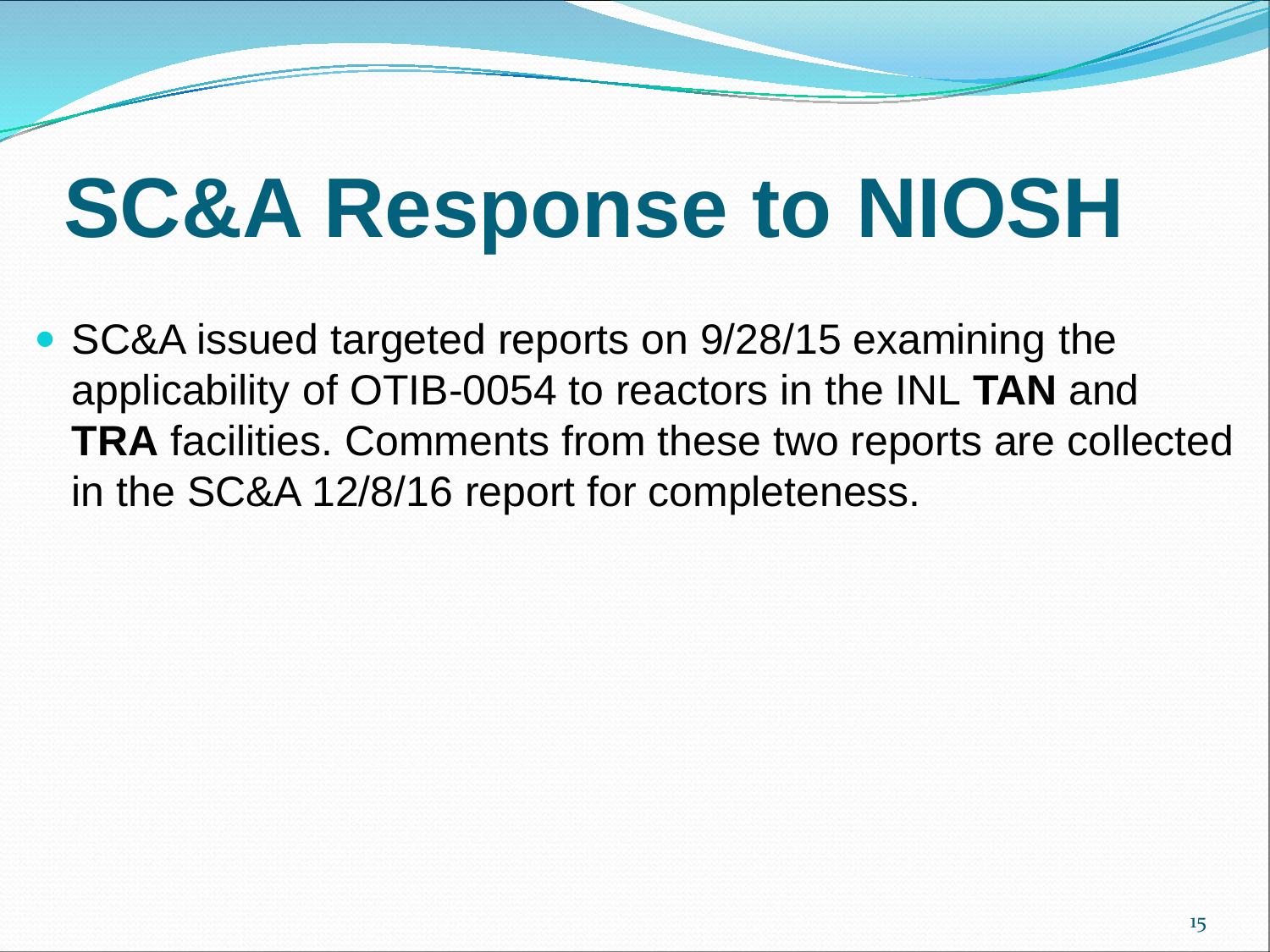- SC&A examined the applicability of OTIB-0054 and Tables 5-22 and 5-23 (Actinide to Sr-90 and Actinide to Cs-137 Ratios, respectively) of the INL Internal Dosimetry TBD to the performance of internal dose reconstruction for facilities that handled and stored spent and irradiated fuel at TAN.
- The spent and irradiated fuel from the **Heat Transfer Reactor Experiment (HTRE)** tests was of particular interest because the reactor, fuel, and operational combinations that underpin the OTIB-0054 methodology reflect situations in which burnup often occurred over protracted periods of time (hundreds of days) and the fuel maintained its integrity. In contrast, the fuel at HTRE had very short burnup times and the reactors operated at high temperatures, allowing the fuel to melt.
- In addition, HTRE employed highly enriched uranium, as opposed to the enrichment levels of the uranium in the fuel used to derive the mix of fission and activation products provided as default mixes in OTIB-0054 and TBD Tables 5-22 and 5-23.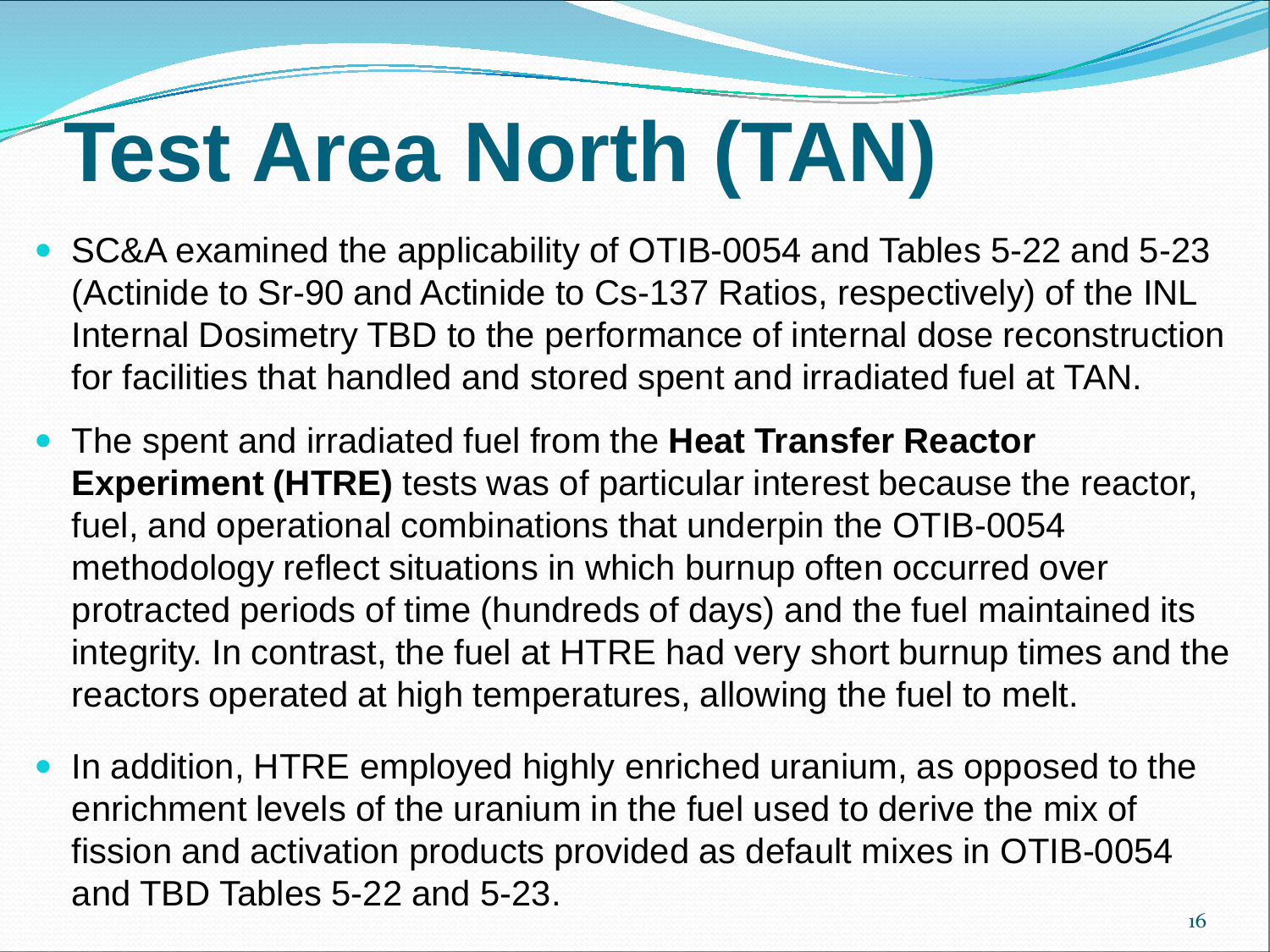- To explore these potential concerns, SC&A performed ORIGEN-ARP runs, where the isotopic mixtures of fission and activation products were compared at different lengths of continuous operation at 20 MW (low power) and at 200 MW (high power): 20 hours and 200 days for both power levels, and an additional 20 day-run for the high-power case.
- These scenarios were intended to provide a general representation of the operating conditions of the HTRE tests (e.g., HTRE-1 was operated at 20 MW for 150.8 hours).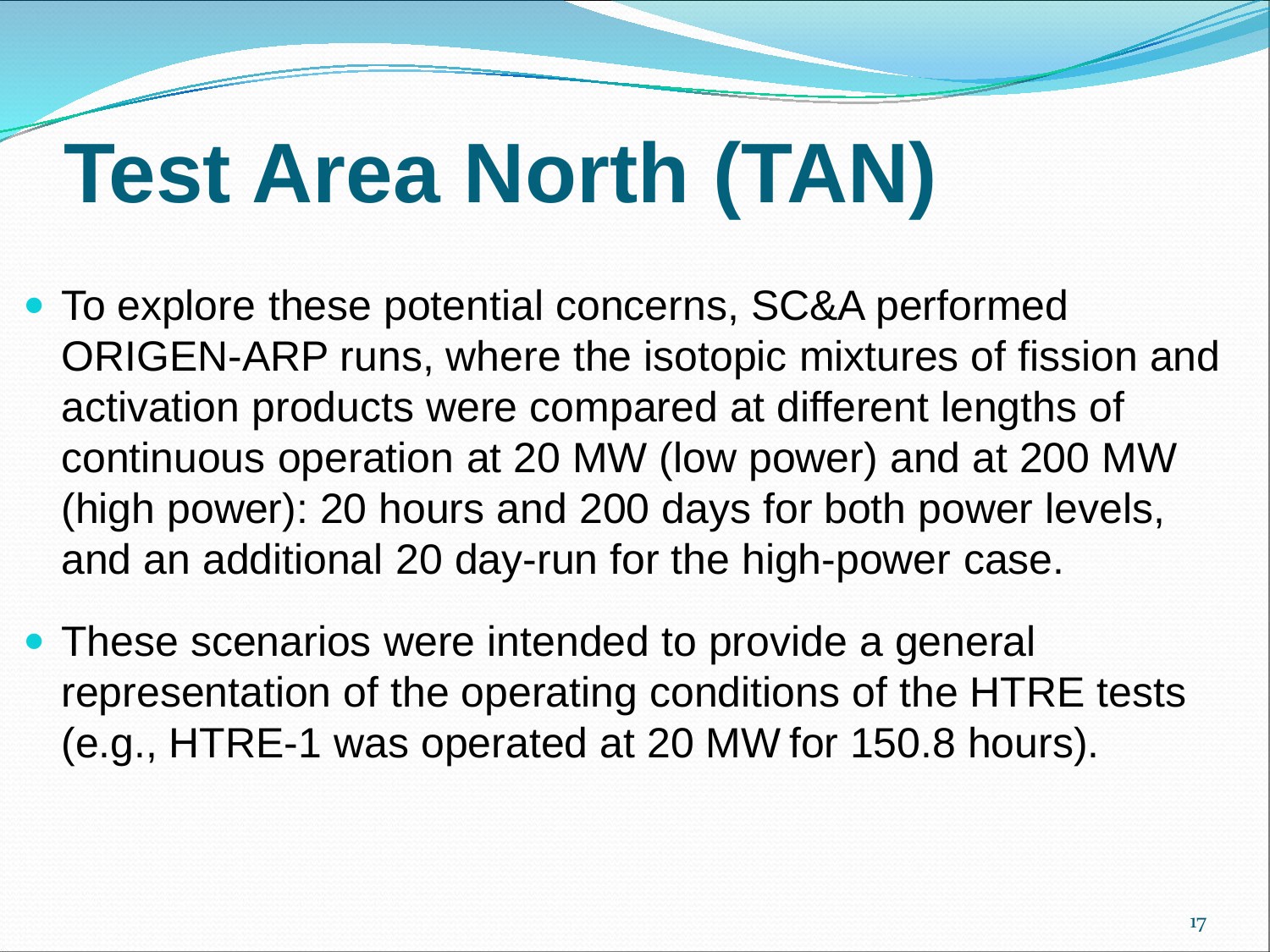- The 200-day cases are indicative of the long burnup times used to derive the relative mixes of radionuclides in Tables 7‐3a through 7-3i (the nine characteristic reactor cases) of OTIB-0054, while the shorter burnup times (20 days and 20 hours) are typical of many of the TAN experiments.
- SC&A analyses assumed a fuel cool-down period of 10 days, and then multiplied the relative amounts of fission products produced by selected organ dose conversion factors (DCFs), which yielded a relative "index of harm" for each fission product. SC&A then summed the indices of harm for the fission products for each of the burnup durations.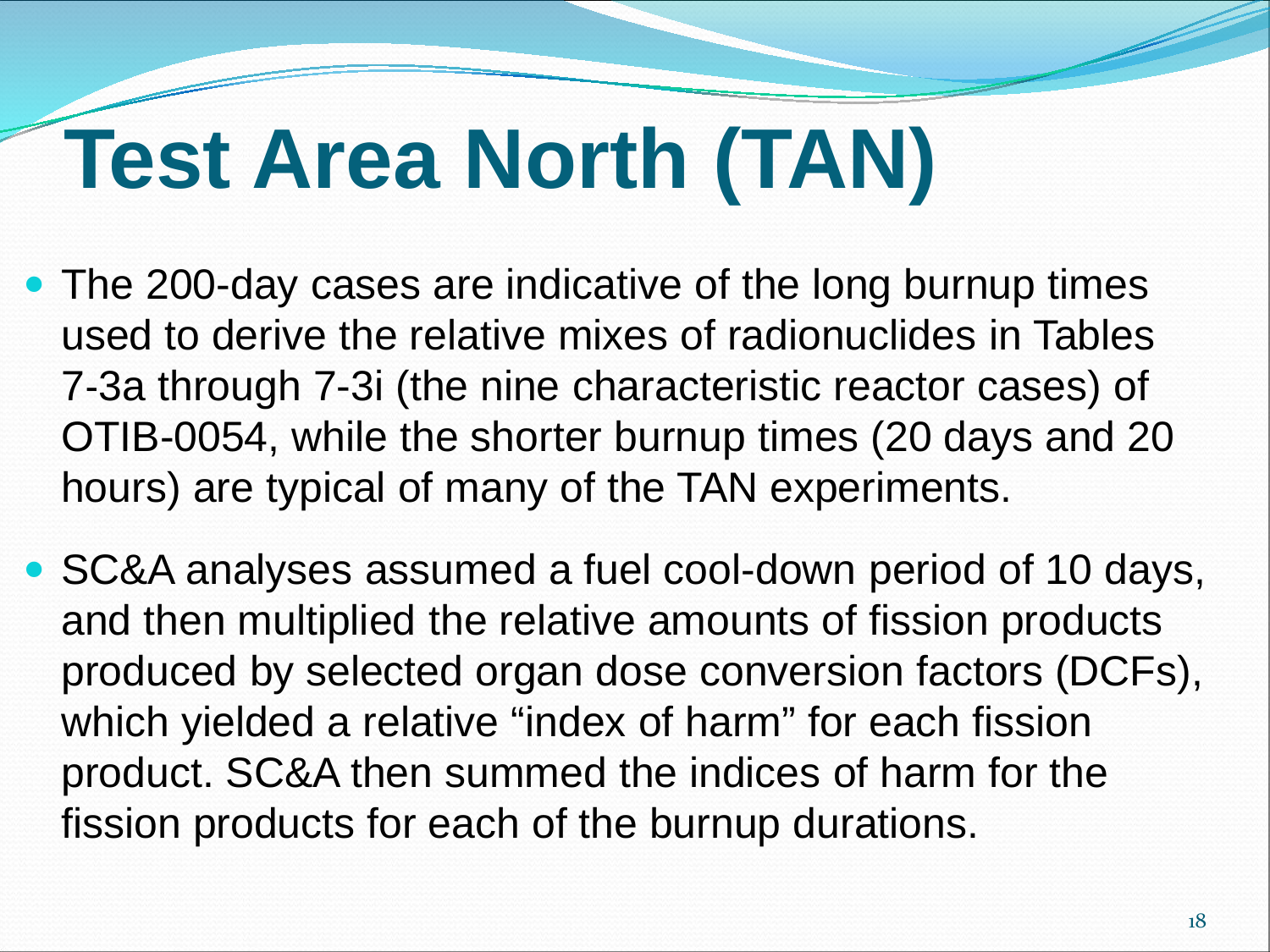- In summary, the results of these investigations revealed the following for **fission products**:
	- For the high power level (200 MW), the indices of harm for the 20-day burnup and the 20-hour burnup were about the same as, slightly higher than, or slightly lower than (i.e., claimant favorable), the 200-day burnup for all organs of concern, except for the thyroid, for which the relative index of harm was substantively higher (i.e., 8.29).
	- For the <u>low power</u> level (20 MW), the derived indices of harm for the 20-hour burnup compared to the 200-day burnup for all organs of concern were not claimant favorable.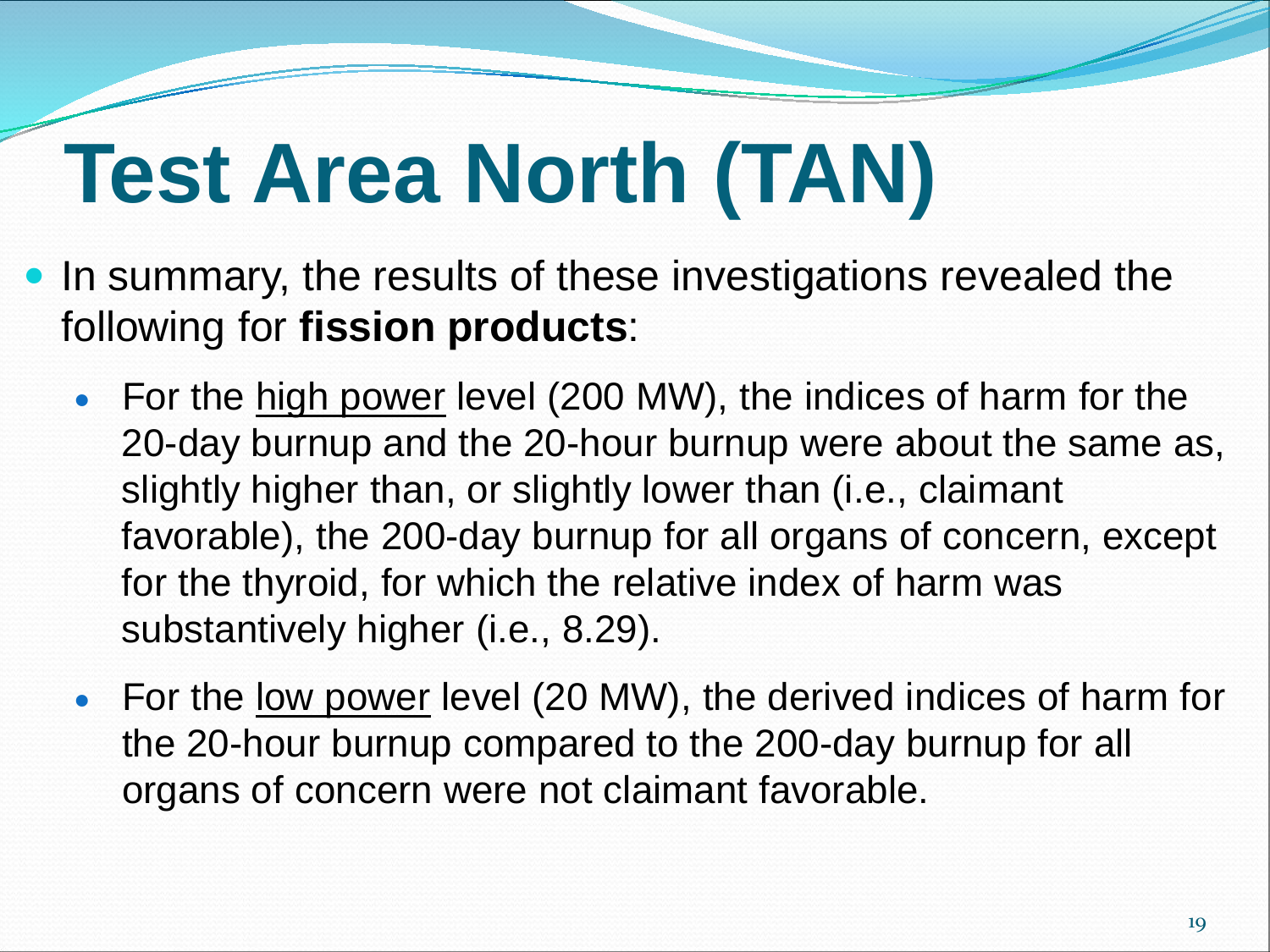- For **actinide activation products,** for all cases analyzed, the ratios of the inventories of all actinide activation products to the inventories of Cs-137 and Sr-90 were grossly overestimated compared to the ratios in Tables 5-22 and 5-23 of the TBD. SC&A's scoping analyses stopped at this point.
- **SC&A recommends** that NIOSH continue these types of investigations to better understand the applicability and limitations of OTIB-0054 and TBD Tables 5-22 and 5-23 applied to reconstructing internal doses to TAN workers involved in irradiated and spent fuel operations, where the power levels and burnup durations were significantly different from those upon which the isotopic mixes were derived in OTIB-0054 and TBD Tables 5-22 and 5-23.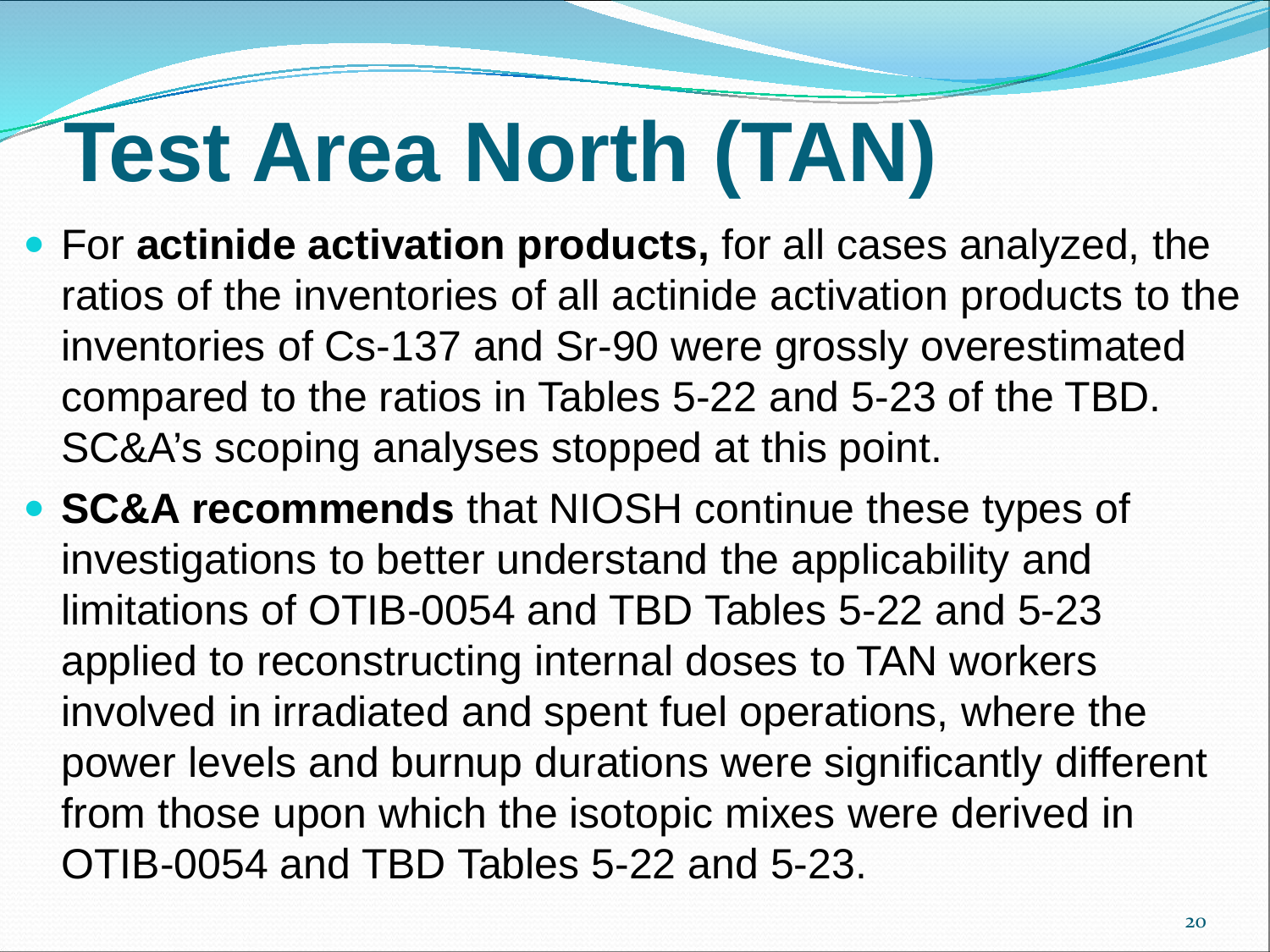## **Test Reactor Area (TRA)**

- Another 9/28/15 SC&A report examined the three TRA reactors and their operations to determine if they are adequately enveloped by OTIB-0054: Materials Test Reactor (MTR; 1952–1970), Engineering Test Reactor (ETR; 1957–1981), and ATR (1967–present).
- All are material testing reactors with similar designs, but with size, power level, and capabilities increasing from the first to the last; the maximum power level was MTR - 40 MW; ETR - 175 MW; and ATR - 250 MW.
- Their high-flux capability allows for the accelerated simulation of long-term irradiation of reactor materials. Each is a pressurized, light-watermoderated, beryllium-reflected reactor, primarily using highly enriched uranium fuel arranged in an unusual curved plate configuration. The primary reactivity control mechanism consists of rotating beryllium cylinders with hafnium shells.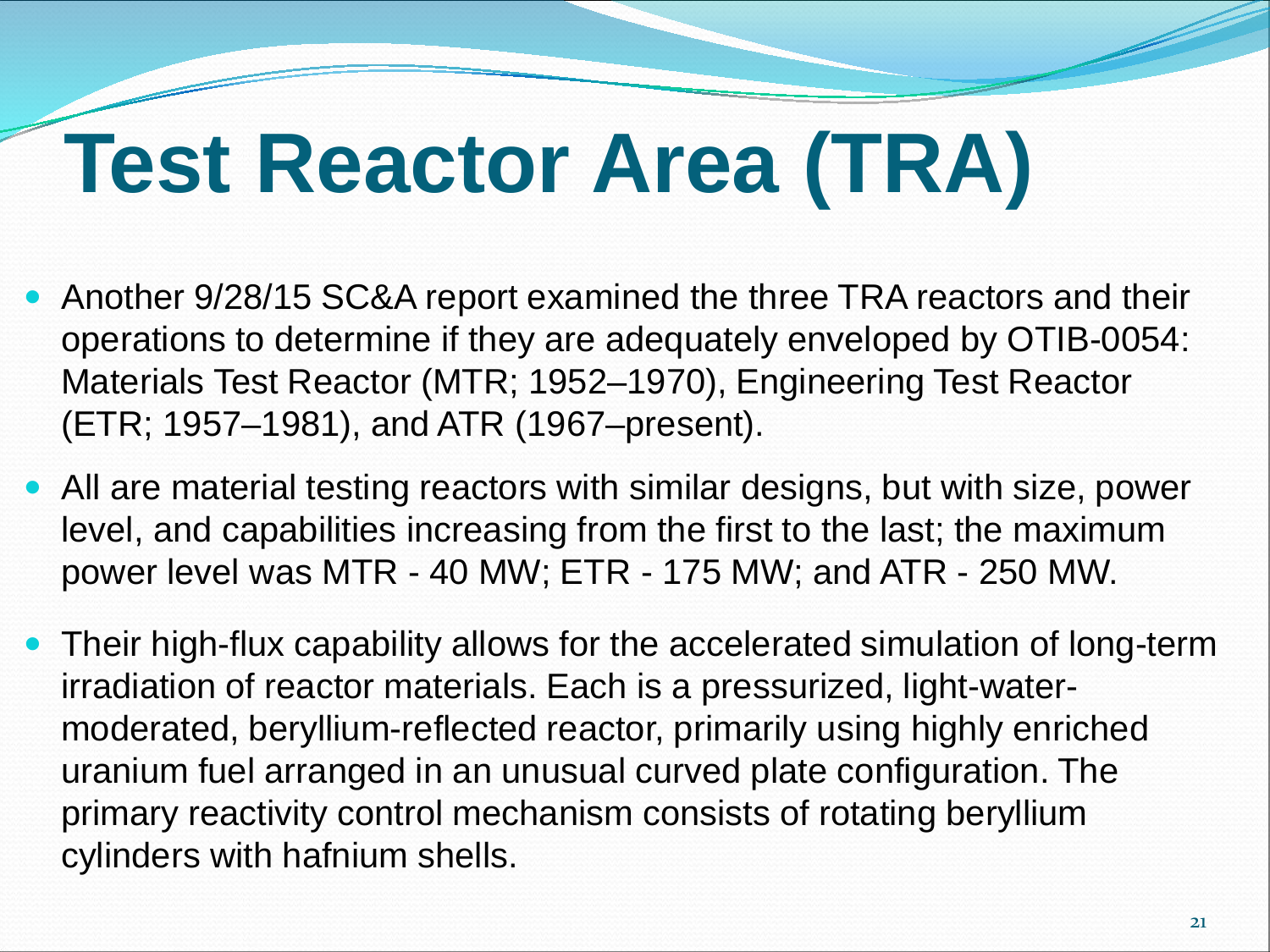### **Test Reactor Area (TRA)**

 SC&A found that OTIB-0054 adequately envelopes the three TRA reactors (the OTIB explicitly models the ATR) for uranium fuel operations, but noted that the **MTR also ran for a period with plutonium (Pu) fuel**; in 1958 it became the first reactor run with a Pu-239 core. The MTR-Phoenix experiment was a demonstration project for a potential high-power, compact reactor to convert the fertile Pu-240 to the fissile Pu-241 through neutron capture.